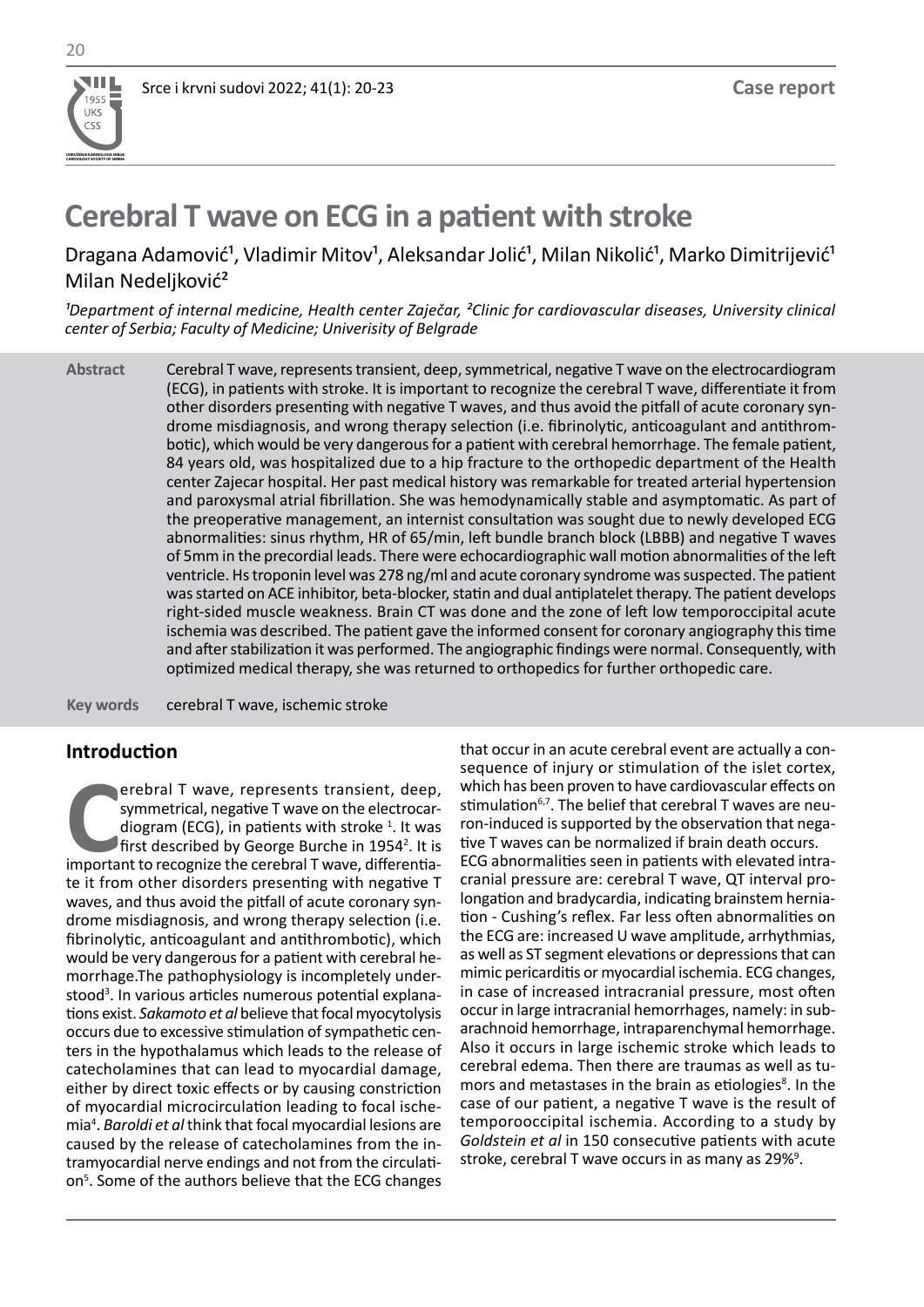

**Figure 1a**. ECG tracing of the patient during the hospital stay - standard leads



Figure 1b. ECG tracing of the patient during the hospital stay - precordial leads

### **Case report**

Female patient, 84 years old, was admitted to the orthopedics department on March 8, 2021 due to a left hip fracture. Surgical treatment with the partial hip arthroplasty was indicated. At the presentation, in addition to left leg and hip pain, she doesn't have other complaints. Past medical history is remarkable for arterial hypertension and paroxismal atrial fibrillation. She takes an ACE inhibitor for her hypertension.

On physical exam the patient is conscious, oriented, afebrile, eupneic. Preoperatively an internist consultation was requested on March 9, 2021. The patient is without any complaints. Lung and heart examination is unremarkable. TA is 130/80 mmHg. On ECG there was the sinus rhythm, normal axis, HR 75 bpm, LBBB, negative T waves precordially (not described on previous ECG tracing and figured as novel finding - figures 1a, 1b). As part of further assessment, the cardiospecific enzymes and echocardiographic examination were requested.

On March 10, 2021, an ultrasound examination of the heart was performed, where the LV ejection fraction was estimated at 44% with apicoseptal and distal anterior akinesia. Diastolic dysfunction by type of delayed relaxation was observed. Aortic root dimension was 2.9 cm, left ventricle was dilated 5.6 cm diastolic and 4.3 cm systolic dimension. Laboratory results were as follows: hs troponin 278 ng/mL and BNP 179 pg/mL. A working diagnosis of acute coronary syndrome is made and dual antiplatelet therapy, low molecular weight heparin, beta blocker and statin are introduced. Coronary angiography was indicated, but the patient refused invasive diagnostic workup.

On the next day, March 11th 2021. weakness of the right extremities develops, a neurologist is consulted, and a brain CT scan (left low temporooccipital zone of acute ischemia) was performed, and she was transferred to the neurology department, where treatment of ischemic stroke was continued (Figure 2).



**Figure 2**. CT scan of the brain: left low temporooccipital zone acute ischemia (ischemic stroke)

The same day ECG (March 11th 2021) showed: sinus rhythm, LBBB, HR 65 bpm, -T to 5mm in D1, aVL, V4-V6 (figure 3).

After clinical stabilization, a decision is made to transfer her to the internal ward for the purpose of performing coronary angiography,for which this time the patient gave the informed consent. This was done in order to later perform surgical treatment of the hip fracture in the orthopedics. Patient is without any complaints, hemodynamically stable, transferred to the internal ward. ECG on admission: sinus rhythm, LBBB, HR 90 bpm, -T of 5mm in D1,aVL.

Coronary angiography was performed on March 18th 2021. There are no angiographically significant stenoses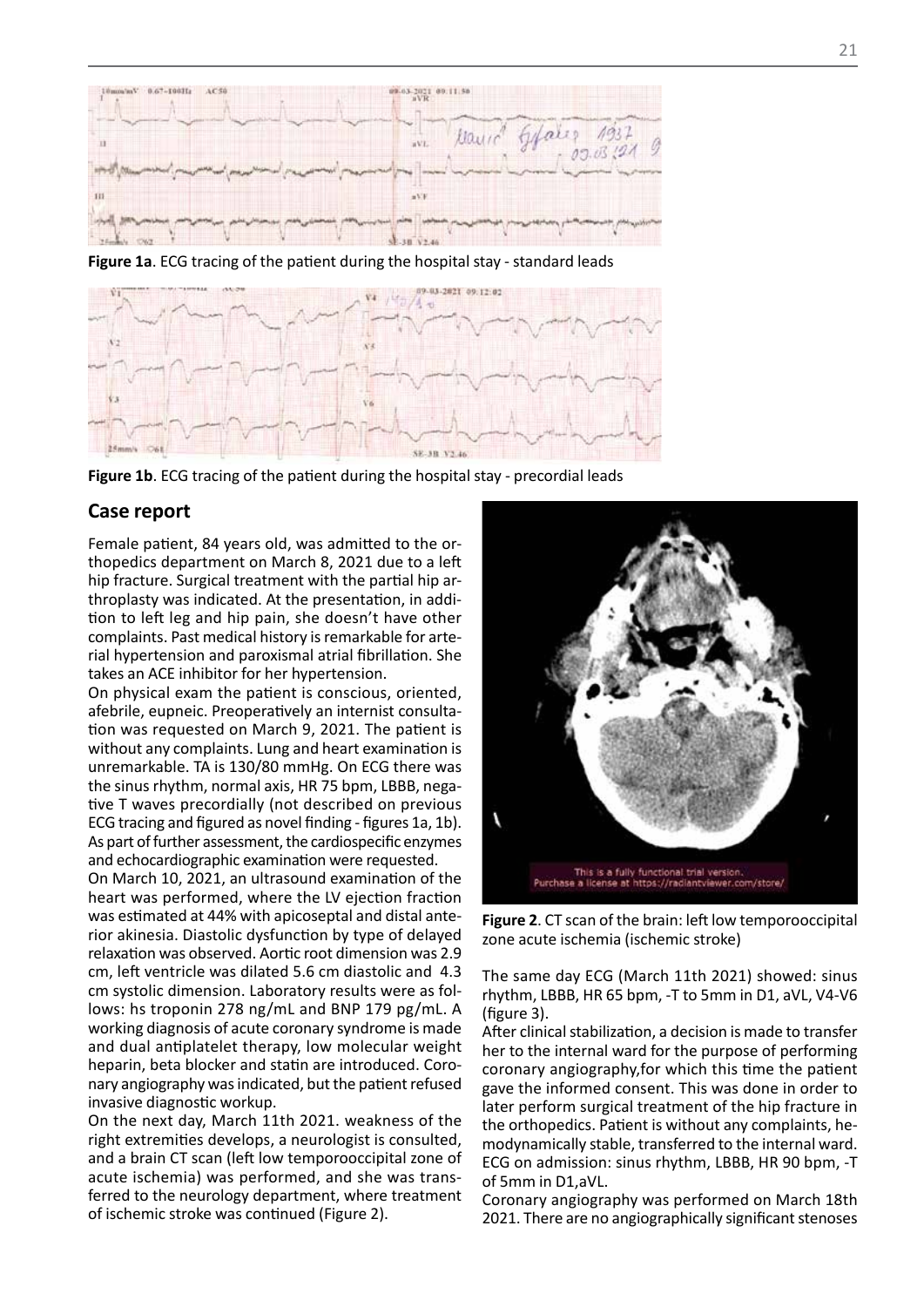

Figure 3. ECG during admission to the neurology department (March 11<sup>th</sup> 2021)



Figure 4. Coronary angiography was performed on March 18th 2021. Figure 4. Coronary angiography was performed on March 18th 2021.

on the epicardial coronary arteries that would be a contraindication for the planned orthopedic procedure - left occurs in as many as 29%<sup>9</sup>. hip arthroplasty (figure 4)

The patient was transferred to the orthopedic department for planned left hip arthroplasty. Therapy on inter-<br>ment for planned left hip arthroplasty. Therapy on inter-<br>drome. This can pose nal ward discharge: bisoprolol 1x5mg, aspirin 1x75mg, pantoprazol 1x20mg, atorvastatin 1x40mg. An anesthewho concludes that she is currently inoperative. The procedure is contraindicated and the patient is discharged and referred for further treatment to the Internal Department of OB Knjaževac. Therapy on discharge is as follows: bisoprolol 1x5mg, aspirin 1x75mg, pantoprazol 1x20mg, atorvastatin 1x40mg, enoxaparine 40mg o.d. s.c.

## **Discussion**

Cerebral T wave, represents transient, deep, symmetrical, negative T wave on the electrocardiogram (ECG), in patients with stroke<sup>1</sup>. The differential diagnosis of a negative T wave on a 12-lead ECG includes: ischemia and myocardial infarction, ventricular hypertrophy, pulmonary embolism, hypertrophic cardiomyopathy, bundle branch block, and increased intracranial pressure.Its frequency seems to be much higher than it is usually thought. And thus is the importance of indicating it and proper diagnosis. According to the early study, in 150

consecutive patients with acute stroke, cerebral T wave occurs in as many as 29%<sup>9</sup>.

siologist was consulted at the orthopedic department, fore, it is necessary to differentially think about the poship arthroplasty (figure 4) let is very important to emphasize that ECG changes during acute stroke can mimic those in acute coronary syndrome. This can pose a risk of misdiagnosis of STEMI in a patient with intracranial hemorrhage and to consepantoprazol 1x20mg, atorvastatin 1x40mg. An anesthe- quently lead to the wrong fibrinolytic therapy. Therefore, it is necessary to differentially think about the possibility of increased intracranial pressure.

> Our patient was suspected of having the acute coronary syndrome, based on ECG changes of the newly formed block of the left branch of the His bundle, with deep negative T waves and wall motion abnormalities of the left ventricle on echocardiography with slightly elevated cardiac specific enzymes. It should be noted that there is literature which tested the hypothesis that cerebral T waves are associated with transient cardiac dysfunction. The study included patients diagnosed with hemorrhagic or ischemic brain strokes. The ECG was monitored for cerebral T which was defined as the inversion of a T wave depth ≥5 mm in ≥4 precordial leads. An echocardiographic examination was performed for left ventricular wall motion abnormality. Of all 800 patients, 17 had cerebral T wave (2,1%). Of all patient with cerebral T wave, 14 (82%) had normal wall motion, while only 3 had transient wall motion abnormalities (18%). Of these patients, two had cardiomyopathy similar to